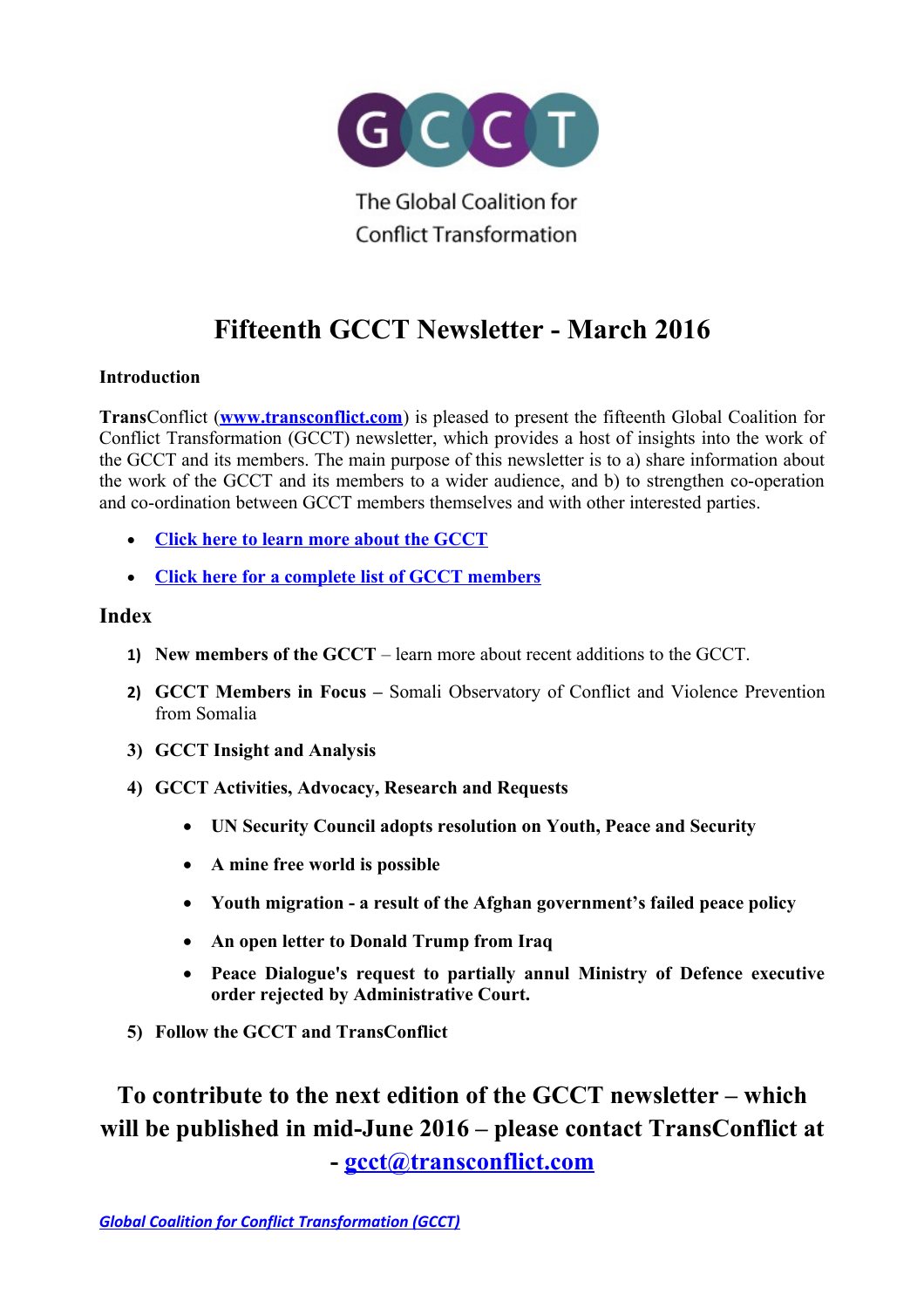# **1) New members of the GCCT**

*The GCCT was pleased to welcome several new members in the past several months, including (click on the links below for further information):*

- 1. **[Action for Nonviolence and Peacebuilding](http://www.transconflict.com/gcct/gcct-members/europe/the-balkans/kosovo/action-nonviolence-peacebuilding/) [\(Kosovo\)](http://www.transconflict.com/gcct/gcct-members/europe/the-balkans/kosovo/)** Action for Nonviolence and Peacebuilding is a multi-ethnic peace organization, founded in 2002 in order to achieve permanent and stable peace in Kosovo and the Balkans through the promotion of democratic values, the protection of human rights and the development of civil society.
- 2. **[Aware Girls](http://www.transconflict.com/gcct/gcct-members/asia/pakistan/aware-girls/)** (**[Pakistan](http://www.transconflict.com/gcct/gcct-members/asia/pakistan/)**) Aware Girls is a young women-led organisation working for women empowerment, gender equality, and peace in Pakistan. Aware Girls works to strengthen the leadership capacity of young women enabling them to act as agents of social change and women empowerment in their communities.
- 3. **[Peace and Development Network Trust](http://www.transconflict.com/gcct/gcct-members/africa/eastern-africa/kenya/peace-development-network-trust-peacenet/) [\(Kenya\)](http://www.transconflict.com/gcct/gcct-members/africa/eastern-africa/kenya/)** PeaceNet networks and coordinates peacebuilding efforts in Kenya through partnership with relevant stakeholders and actors. The main aims are to build structures and capacities of downstream/grassroots partners, whilst maintaining a formidable alliance with upstream partners for peacebuilding advocacy and policy formulation.
- 4. **[TPO](http://www.transconflict.com/gcct/gcct-members/africa/middle-africa/democratic-republic-of-congo/tpo/)** (**[Democratic Republic of Congo](http://www.transconflict.com/gcct/gcct-members/africa/middle-africa/democratic-republic-of-congo/)**) Since 1994, TPO's mission has been to support and partner with civil society organizations and government to empower communities with the skills and tools they need to effectively address their problems. TPO's goal is to leave behind communities capable of resolving their own problems.

*[Please click here for further information](http://www.transconflict.com/gcct/global-coalition-for-conflict-transformation/application-to-join-the-gcct/) [on how to join the Global Coalition for](http://www.transconflict.com/gcct/global-coalition-for-conflict-transformation/application-to-join-the-gcct/) [Conflict Transformation \(GCCT\)](http://www.transconflict.com/gcct/global-coalition-for-conflict-transformation/application-to-join-the-gcct/)*



The Global Coalition for **Conflict Transformation**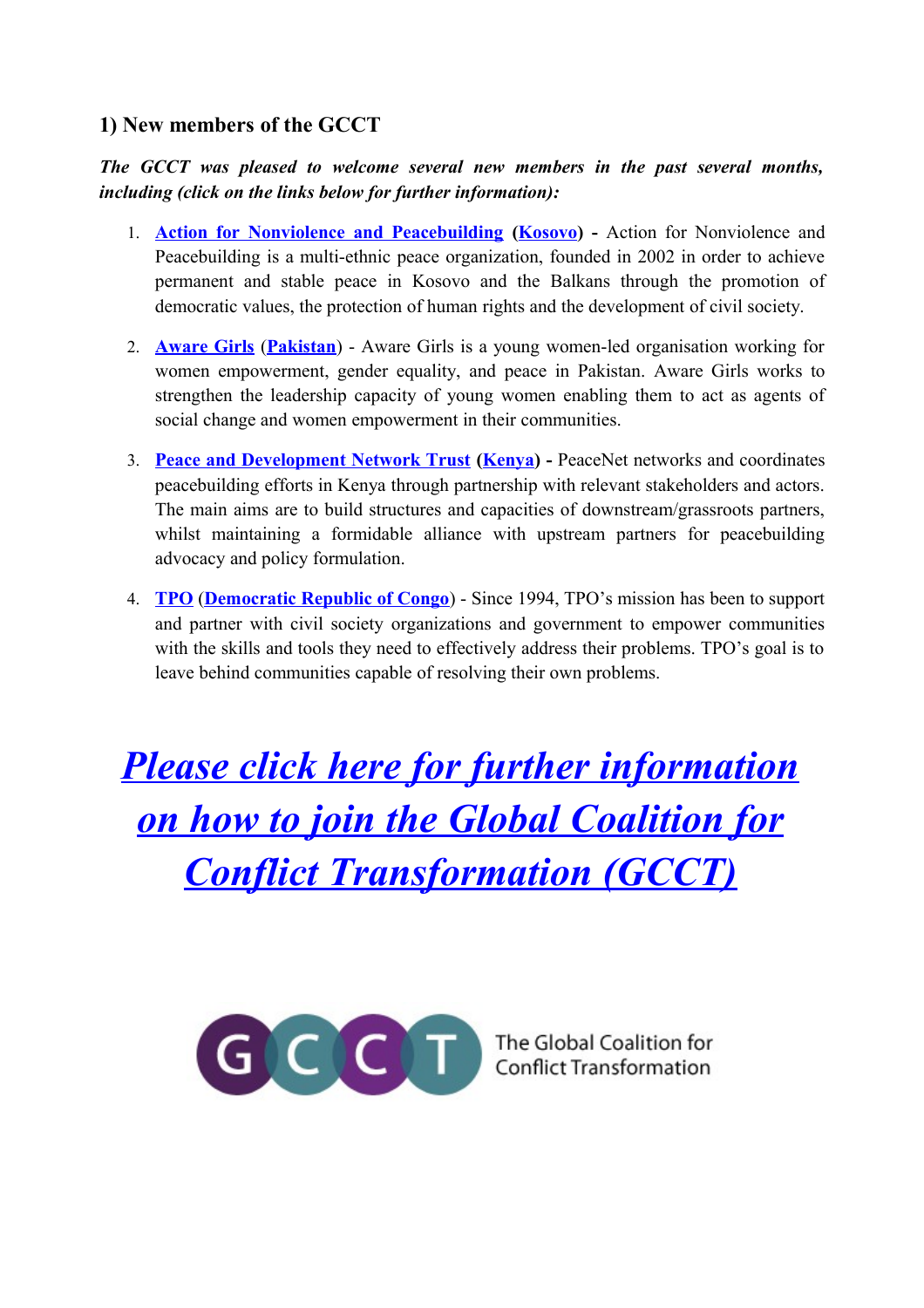# **2) GCCT Members in Focus – Somali Observatory of Conflict and Violence Prevention from Somalia**

*TransConflict is pleased to showcase the work of the [Somali Observatory of Conflict and](http://www.transconflict.com/gcct/gcct-members/africa/eastern-africa/somalia/somali-observatory-of-conflict-and-violence-prevention/) [Violence Prevention](http://www.transconflict.com/gcct/gcct-members/africa/eastern-africa/somalia/somali-observatory-of-conflict-and-violence-prevention/) from [Somalia,](http://www.transconflict.com/gcct/gcct-members/africa/eastern-africa/somalia/) a member of the [Global Coalition for Conflict](http://www.transconflict.com/gcct/global-coalition-for-conflict-transformation/) [Transformation.](http://www.transconflict.com/gcct/global-coalition-for-conflict-transformation/)*

In the absence of central government control over most of its territory since the 1991 Civil War, Somalia is consistently ranked as the world's number one failed state. The impact of conflict and violence has been to drive community mistrust, resulting in the division of the county into three political divisions; namely, Somaliland, Puntland and South-Central.

To this end, the Somali Observatory of Conflict and Violence Prevention (OCVP) was established in 2009 in order to "improve the effectiveness of community safety interventions by advancing learning and evidence-based programming." OCVP's mission is to "contribute to peace building and state-building across all regions of Somalia through research, education and dissemination of information that promotes harmony, social cohesion, security, safety, and sustainable development within all regions of Somalia and Somaliland."

OCVP has established itself as the leading source of knowledge on the pressing issues affecting Somalia. In a context short on reliable data - especially on peacebuilding and governance in Somalia and Somaliland's diverse regions - OCVP has become a vital resource for policy-makers and those designing interventions. OCVP's contribution to the monitoring and evaluation of programmes and progress has helped a variety of stakeholders revise and tailour their approach to this challenging conflict-ridden territory. OCVP's activities cover three major areas - research, training and its knowledge management department.



*[Global Coalition for Conflict Transformation \(GCCT\)](http://www.transconflict.com/gcct/global-coalition-for-conflict-transformation/)*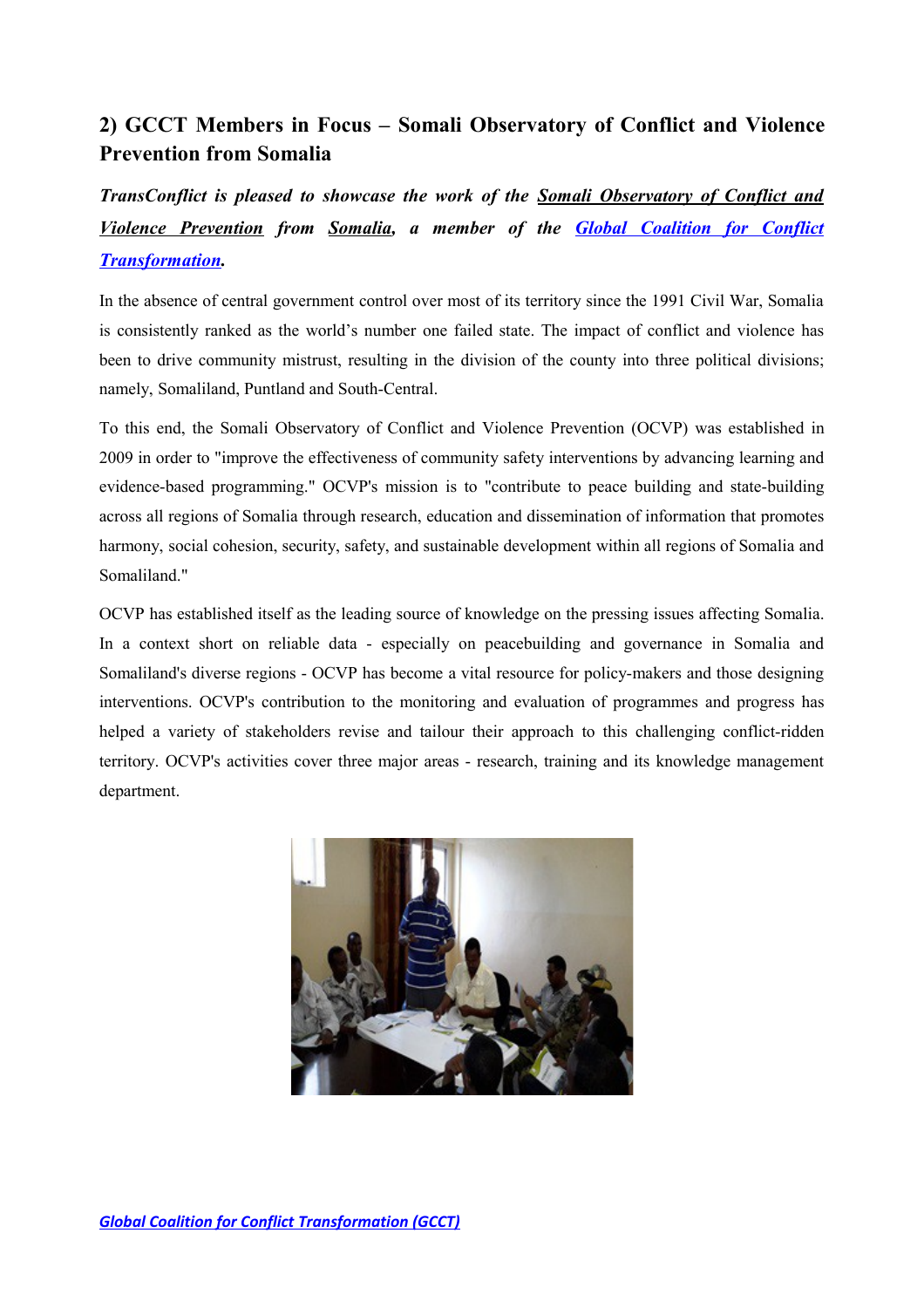# **Gathering evidence-based data on crime, conflict and violence for shaping policy, developing responses and monitoring progress**

OCVP's flagship publications are its District Conflict and Security Assessment (DCSA) Reports, which "regularly gather and analyse community perceptions on the providers and delivery of services related to security, justice and governance; as well as examining the drivers of local conflict". The reports play an important role in policy-making, aiding the identification of year-over-year trends in a particular district. With the support of support of the United Nations Development Programme (UNDP) for Somalia and later the United Kingdom's Department for International Development (DFID), OCVP has conducted district level assessments in places such as Erigavo.

For instance, the Salahley District Conflict and Security Assessment for 2015 found that "police as a formal security provider is overstretched and operate under poor transportation to respond to security incidences in the distant places outside Salahley town", whilst the Burtinle District Conflict and Security Assessment for 2015 noted that "the new administration garnered public support by holding continuous consultation meetings with stakeholders and various civil society groups, along with raising awareness of the pressing needs in the community." The report for Balanbale found that the "most pressing needs which the community faced were poor health, unemployment and poor education", whilst for Afgoye "land and tenure disputes, rape, Al-Shabaab attacks and clashes among the different security providers pose a threat to the security of the district"



In order to share the findings of the DCSA reports, OCVP also organizes a range of District Data Dissemination Workshops in different locations, involving women, youth, traditional (i.e. elders) and religious leaders, plus members from local authorities (i.e. Regional Governors and Humanitarian Coordinators) and security/justice providers (i.e. Police Commanders).

OCVP also publishes a series of 'Safety and Security District Baseline' reports, which has to date covered five different districts across Somalia. For OCVP, "the picture of safety and security that emerges from these baseline reports...[guides] the elaboration of appropriate responses by communities, local and state governments."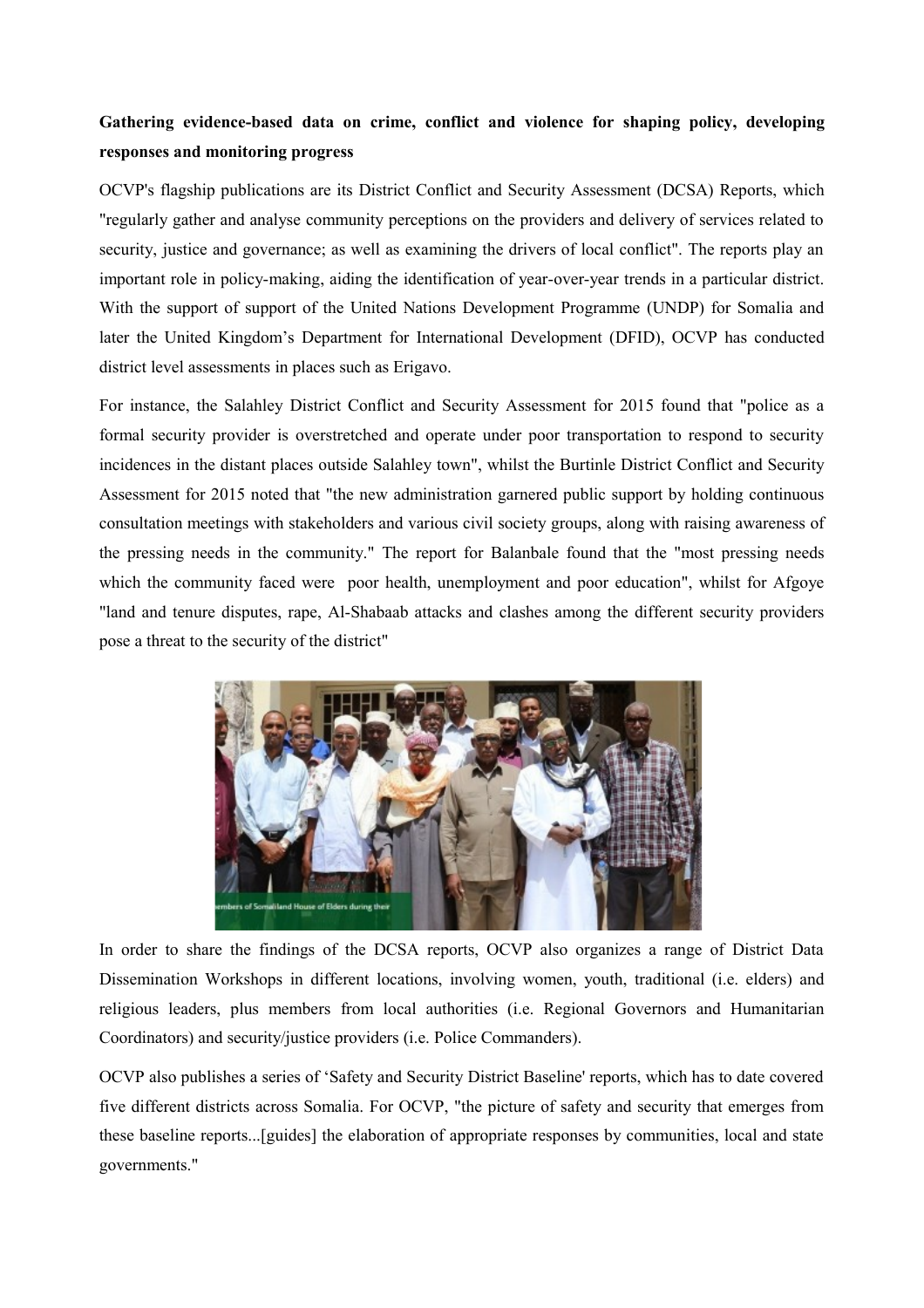OCVP's training department has developed different manuals on areas of Conflict Analysis, Conflict Sensitivity, and Mediation and Negotiation skills. These manuals are designed for different sectors of society; including, but not limited to, district safety committees, womens' groups, traditional leaders, government officials and local councils at district levels.

OCVP also publishes a number of policy briefs, including 'Youth Based Urban Crimes and Violence in Puntland', 'Youth Based Urban Crimes and Violence in Somaliland' and 'On Community Perceptions of Security, Justice and Governance in Baidao District'. These briefs provide vital policy recommendations for a host of domestic and international stakeholders.

Complementing this data collection and policy work, OCVP has been instrumental in the development of an Early Warning and Response Network (EWARN), which brings together local authorities, communities, NGOs, academics and other experts in order "to prevent and respond to violent incidents as well as any other threats to peace and security in the country".

#### **Strategic Outlook**

As part of its 2014-2019 strategic plan, outlined five strategic priories - a) Post Conflict Governance and Development; b) Displacement and Migration; c) Trauma Healing and Social Reconstruction; d) Environment and Livelihoods and e) OCVP Capacity Strengthening and Development. The direct links that OCVP has cultivated with local communities has allowed it to develop highly-contextualised interventions and targeted advocacy campaigns that contribute to building long-term solutions to the plethora of challenges facing Somalia and Somalia and Somaliland.

# *[Please click here to learn more about Somali](http://www.transconflict.com/gcct/gcct-members/africa/eastern-africa/somalia/somali-observatory-of-conflict-and-violence-prevention/) [Observatory of Conflict and Violence](http://www.transconflict.com/gcct/gcct-members/africa/eastern-africa/somalia/somali-observatory-of-conflict-and-violence-prevention/) [Prevention from Somalia!](http://www.transconflict.com/gcct/gcct-members/africa/eastern-africa/somalia/somali-observatory-of-conflict-and-violence-prevention/)*

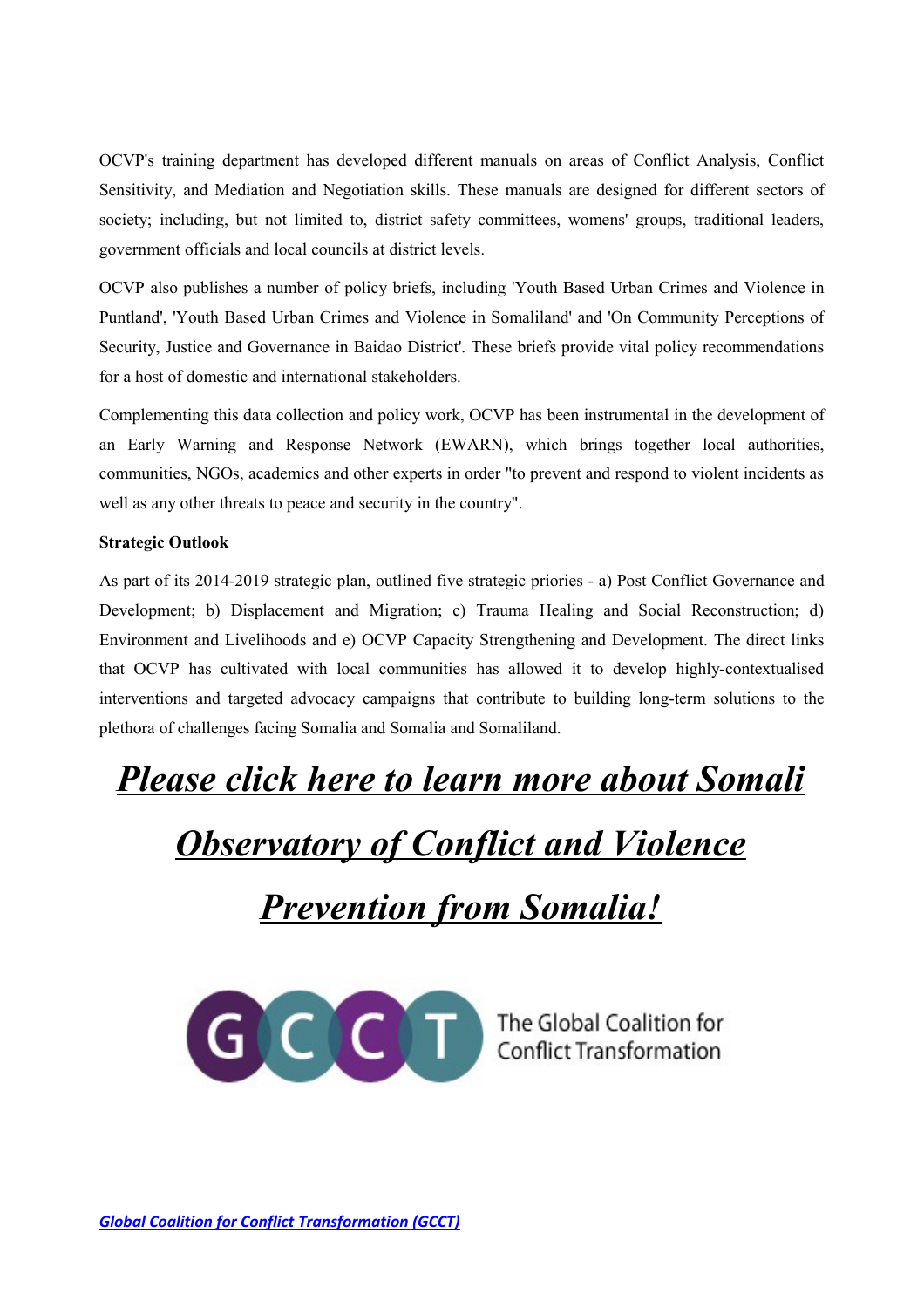# **3) GCCT Insight and Analysis**

*This section provides an overview of the insight and analysis produced and published by members of the GCCT on a variety of conflict and conflict transformation related topics (click on the links below to read the entire article):*

- 1. **[From survival to life Rwanda's healing process at a glance](http://www.transconflict.com/2016/01/from-survival-to-life-rwandas-healing-process-at-a-glance-181/)** Never Again Rwanda While many Rwandans have healed to varying degrees there is a need to address the wounds that still run deep. Today, the healing process is still ongoing. The question is: what work still needs to be done and how do we go about helping those who still suffer deep psychological wounds to this day?
- 2. **[Sri Lanka lighting the lamps](http://www.transconflict.com/2016/02/lighting-the-lamps-222/)** Sri Lanka Campaign for Peace and Justice In the interests of reconciliation the Government of Sri Lanka would do well to signal that it is bringing to an end its war on mourning. In 2016 we hope that people will be able to grieve openly – free from government interference, and we hope, freer also from the spectre of the LTTE.
- 3. **[Never Again Rwanda hosts a Community Forum in Bugesera](http://www.transconflict.com/2016/01/never-again-rwanda-hosts-a-community-forum-in-bugesera-041/)** NAR, a **[Global Coalition for](http://www.transconflict.com/gcct/global-coalition-for-conflict-transformation/) [Conflict Transformation](http://www.transconflict.com/gcct/global-coalition-for-conflict-transformation/)** member, organized a special Community Forum in Bugesera district to discuss challenges of peace in the region and how to overcome them through dialogue.
- 4. **[Never Again Rwanda will never relent to promote rights of all the youth](http://www.transconflict.com/2016/01/never-again-rwanda-will-never-relent-to-promote-rights-of-all-the-youth-181/)** Never Again Rwanda organized a conference on the theme, "Promotion and protection of human rights: My voice counts," to mark International Human Rights Day.
- 5. **[Police involvement in the delivery of restorative justice in England and Wales](http://www.transconflict.com/2016/03/police-involvement-in-the-delivery-of-restorative-justice-in-england-and-wales-023/)** Ian D. Marder - In many areas, restorative justice is now used as a diversion from arrest or court alongside a variety of disposals, though it appears that it is most commonly being used at the level of the Community Resolution. This allows the police to resolve crimes and other incidents quickly and effectively, while both repairing the harm done to the victim and avoiding criminalising the offender.
- 6. **[Burundi in the moments of crisis the wise build bridges](http://www.transconflict.com/2015/12/burundi-in-the-moments-of-crisis-the-wise-build-bridges-232/)** Rene Wadlow The UN Human Rights Council Special Session on preventing further deterioration of the human rights situation in Burundi has well highlighted the dangers. The difficulties of restoring order are strong. More basic reconciliation is even more difficult. The Expert Mission is unlikely to discover new elements. Thus we must watch the situation closely and see what means to bridge building are possible.
- 7. **[Long road to peace a practitioner's experience in Kenya](http://www.transconflict.com/2016/02/long-road-to-peace-a-practitioners-experience-in-kenya/)** Kisuke Ndiku Kenya and neighbouring countries would benefit from an in-depth analysis of the past decade of peacebuilding interventions, in order to determine to what extent communities are better positioned to transform conflict, and what future courses of action might be pursued.
- 8. **[Building peace through education](http://www.transconflict.com/2016/02/building-peace-through-education-162/)** Kirthi Jayakumar A social climate of peace can thrive only if there is a communal approach to it through education, but not just literacy-driven education – rather, peace education.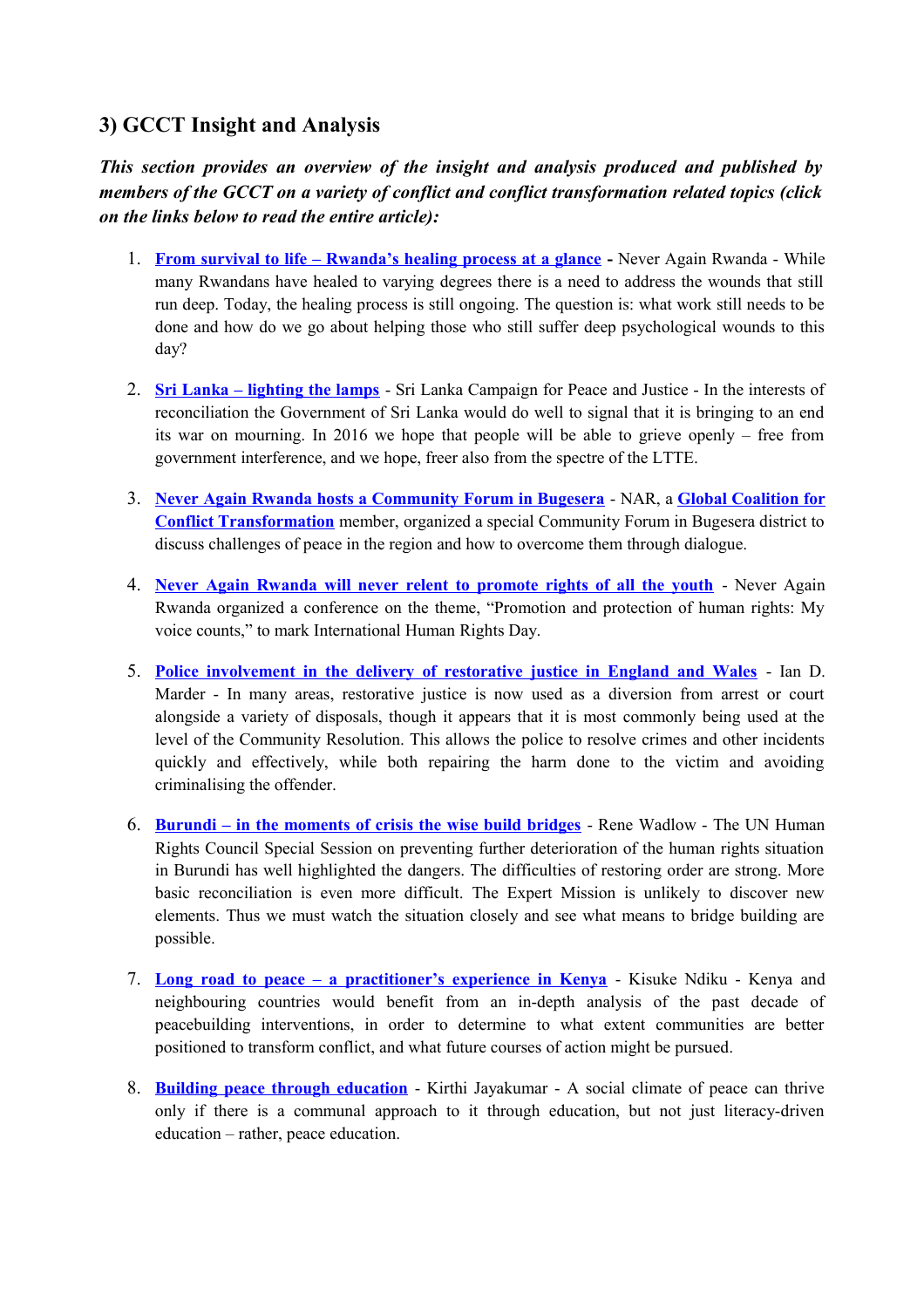- 9. **[Mistakes were made part II](http://www.transconflict.com/2016/02/mistakes-were-made-part-ii-152/)** Gerard M. Gallucci The US is now in the process of choosing its next president. Everyone – in America and beyond – should insist that all the candidates clearly define their notion of national interest and explain how it addresses limitations as well as possibilities. Then the American people must choose very wisely. The 21st Century appears to be just beginning a wild ride.
- 10. **[International Community urged to protect education from attack in Syria](http://www.transconflict.com/2016/02/international-community-urged-to-protect-education-from-attack-in-syria-092/)** Joseph Nhan-O'Reilly - Children cannot wait for the conflict to end before there is adequate investment in their education; but the opportunity to experience the safe, quality education that is their right will also elude them unless all schools in Syria are protected.
- 11. **[The US and Russia](http://www.transconflict.com/2016/01/the-us-and-russia/)** Gerard M. Gallucci Russia and the US have a deep shared interest in their own and global security. They form, in effect, the Western and Eastern boundaries of the Atlantic community. Conflict between the two helps neither.
- 12. **[Erecting a giant prison for all Israelis](http://www.transconflict.com/2016/02/erecting-a-giant-prison-for-all-israelis-232/)** Dr. Alon Ben-Meir Instead of reaching out to the Palestinians and the whole international community to reach an agreement with the Palestinians, Netanyahu seeks to turn Israel into a garrison and apartheid state, detested by and isolated from the international community.
- 13. **[The year Europe breaks](http://www.transconflict.com/2016/02/the-year-europe-breaks-292/)** Gerard M. Gallucci Another year of an unstoppable refugee flood will tear up the reality of a borderless EU while raising a popular political backlash. And when Europe finally breaks, the world will have taken a dangerous step back into the past.
- 14. **[A hole in democracy](http://www.transconflict.com/2016/02/a-hole-in-democracy-092/)** David B. Kanin In the Balkans, the impermanence of borders and states and entrenched social and economic informality work against academic and official theories of formal institution building.
- 15. **[No prison is an island the role of civil society in post-conflict penal reform](http://www.transconflict.com/2016/02/no-prison-is-an-island-the-role-of-civil-society-in-post-conflict-penal-reform-252/)** Terry Hackett Correctional practitioners and the international community should take note of the diverse role civil society can play in correctional reform within a challenging post-conflict environment in assisting our collective efforts in working towards the United Nations Standard Minimum Rules for the Treatment of Prisoners (SMRs).
- 16. **[Preventing the persecution of women in Africa](http://www.transconflict.com/2016/02/preventing-the-persecution-of-women-in-africa-182/)** Tendaishe Tlou In most violent conflicts, women typically become easy targets due to a widespread tolerance of sexual violence, the absence of a strong legal framework, an inaccessible criminal justice system, a lack of will to prosecute offenders and a security force that treats victims with disrespect and contempt.
- 17. **[Turkish democracy an unfortunate casualty of Erdogan's ambitions in Syria and Turkey?](http://www.transconflict.com/2016/03/turkish-democracy-an-unfortunate-casualty-of-erdogans-ambitions-in-syria-and-turkey-093/)** - Dr. Ulas Doga Eralp - What is more tragic is Europe's ambivalent response to Turkey's ongoing crackdown on political freedoms, as Brussels struggles to find a solution to its own racist and Islamophobic constituencies amidst the refugee crisis. Brussels seems more willing than ever to shake hands with authoritarianism.

# *[To contribute analysis and insight to TransConflict.com,](http://www.transconflict.com/about/contact/) [please contact us by clicking here!](http://www.transconflict.com/about/contact/)*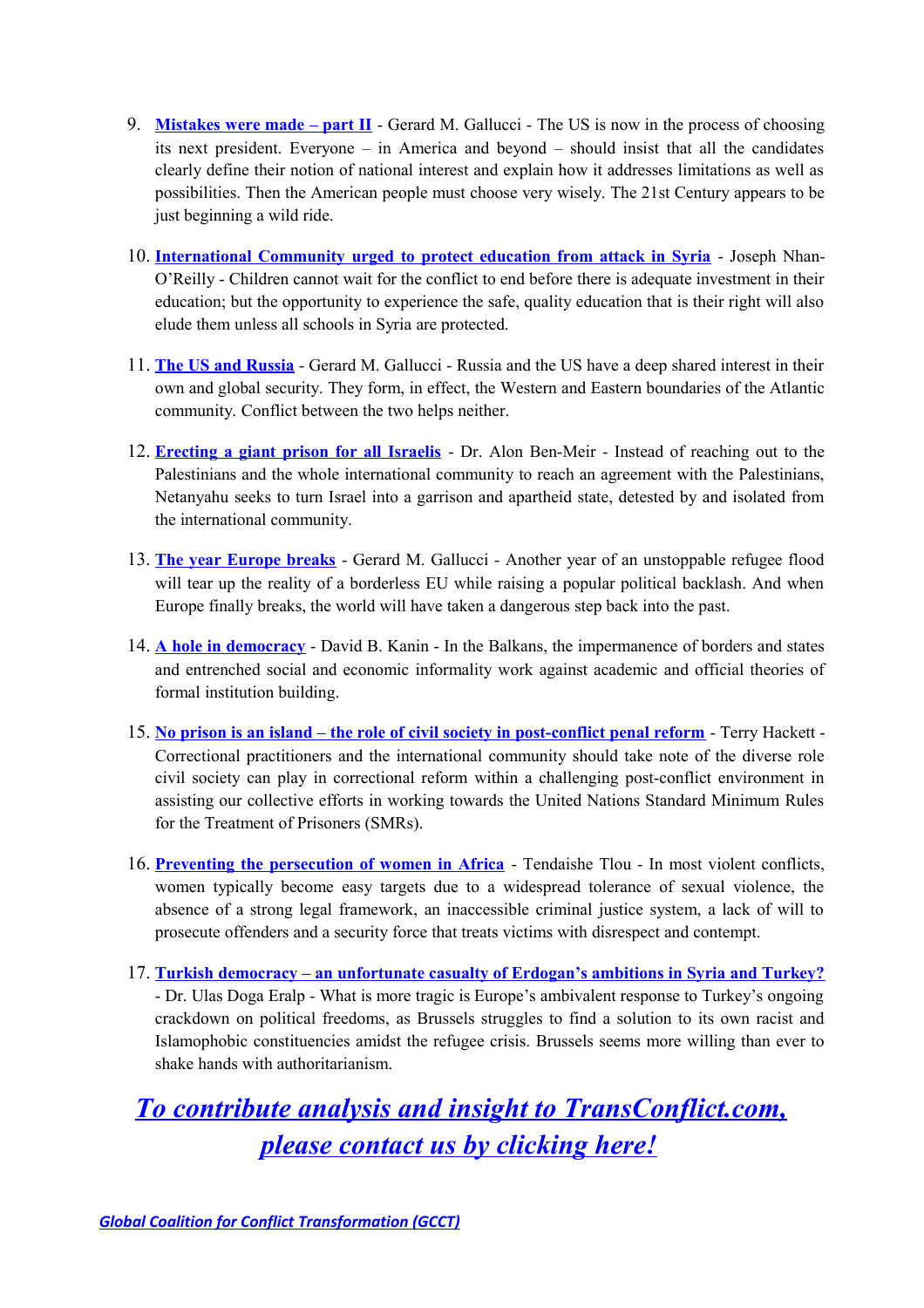## **4) GCCT Activities, Advocacy, Research and Requests**

### **UN Security Council adopts resolution on Youth, Peace and Security**

*On 9 December 2015 the United Nations Security Council adopted resolution 2250 on Youth, Peace & Security. The historical document is the first of its kind to recognize the positive role young people play in building sustainable peace and to lay out the need for governments and other stakeholders to support young people in this role. It represents a landmark for the participation of young people involved in transforming conflict, peacebuilding and countering violence.*

With a larger global youth population than ever before, there is a demographic and democratic imperative to meaningfully involved youth in matters of peace and security, especially considering how conflicts impact on young people's lives and futures.

At UNOY Peacebuilders we have been working intensively since 2012 to lay a path leading to this resolution. We have fostered dialogue between young peacebuilders and policy makers at the international level, bringing young peacebuilders to discuss with representatives at the UN in New York. At the same time, we have been working for the recognition of young people as actors of positive change with civil society partners including Search for Common Ground and World Vision, as well as key institutional partners through the Inter-Agency Working Group on Young People's Participation in Peacebuilding.



#### **Shifting the conversation**

The dominant policy discourse around youth has traditionally viewed young people as threats to global peace and security, or occasionally as vulnerable groups to be protected. In short, either as victims or perpetrators of violence. This is a harmful reduction of the role youth play in conflict and post-conflict settings and that's why we have been calling for a third point of view – a point of view which sees youth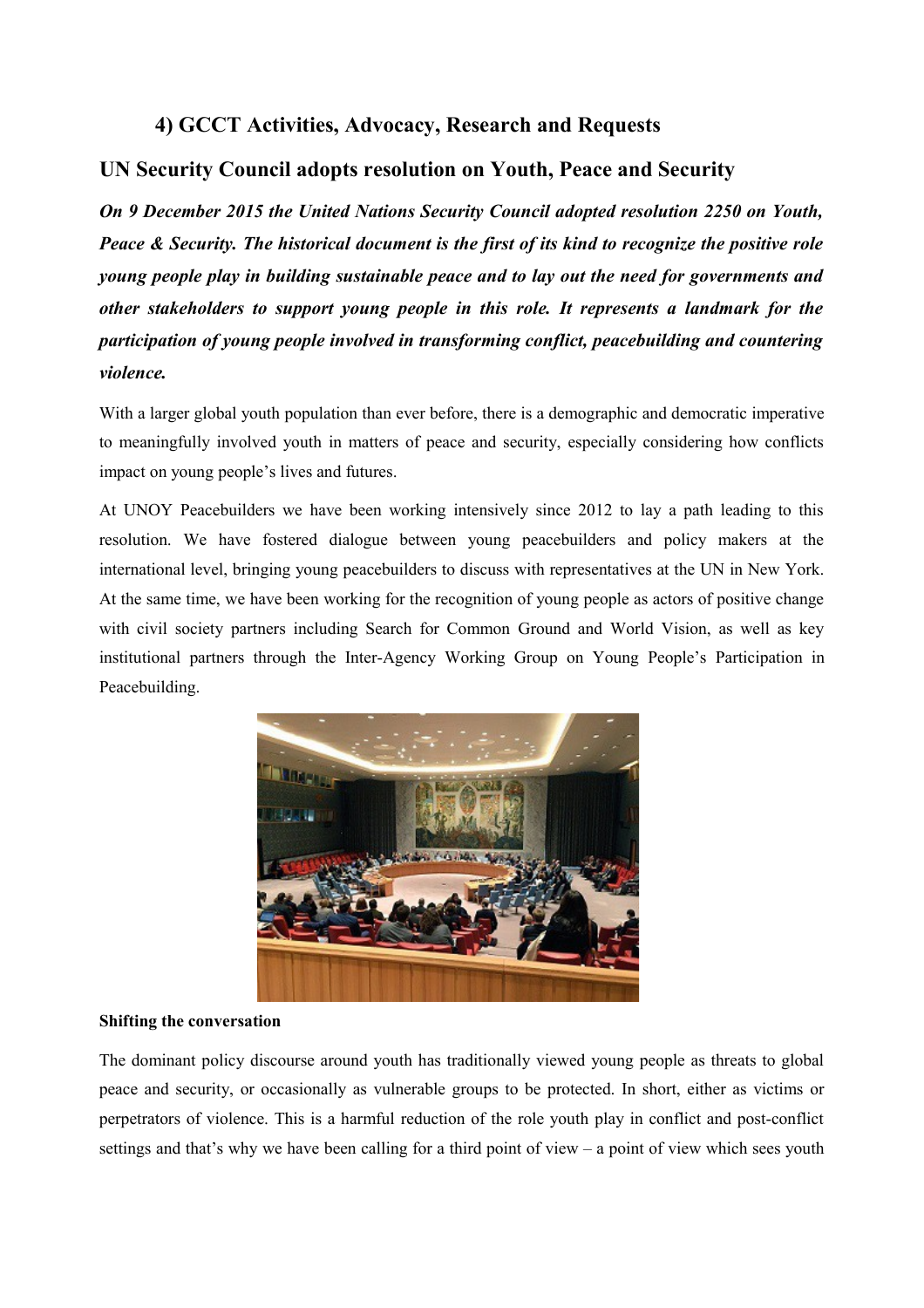as peacebuilders who deserved to have their efforts recognized and supported. It is this third point of view which is now being recognised by the UN Security Council.

The new UN Security Council resolution outlines the duties of parties to armed conflicts to protect young people during conflict and in post-conflict contexts. Importantly, the resolution goes further and also calls on governments to promote youth participation in processes of peacebuilding and peacekeeping at all levels, including peace processes and dispute resolution mechanisms.

The resolution calls on Member States to facilitate an enabling environment for youth to prevent violence, and to create policies which support youth socio-economic development and education for peace equipping youth with the ability to engage in political processes. It urges member states to support youth peace efforts in conflict and post-conflict settings, including through the the work of UN bodies involved in peacebuilding and development. The resolution also encourages all those involved in disarmament, demobilisation and reintegration to ensure that programs are designed to consider the special needs of youth in these processes.

Finally, the resolution requests the UN General-Secretary to carry out a study on the impact of conflict on young people, as well as their contributions to peace, and to report to the Security Council on the implementation of the resolution in one year's time.

#### **Not the end of the road**

UN Security Council Resolution 2250 is a huge step forward in the right direction, recognising and supporting young people's contributions to building peace. However, a UN Security Council resolution is not the end of the road. Young peacebuilders around the world, youth-led and youth-focused organizations must now focus their efforts on ensuring that the resolution gets translated into real policies at regional, national and local levels.

UNOY Peacebuilders welcomes the adoption of the declaration as a tool for young people's empowerment and calls on every young peacebuilder to join us in the next steps.

*[Please click here to learn more about the work of](http://www.transconflict.com/gcct/gcct-members/africa/eastern-africa/rwanda/never-again-rwanda/)*

# *[UNOY Peacebuilders!](http://www.transconflict.com/gcct/gcct-members/africa/eastern-africa/rwanda/never-again-rwanda/)*



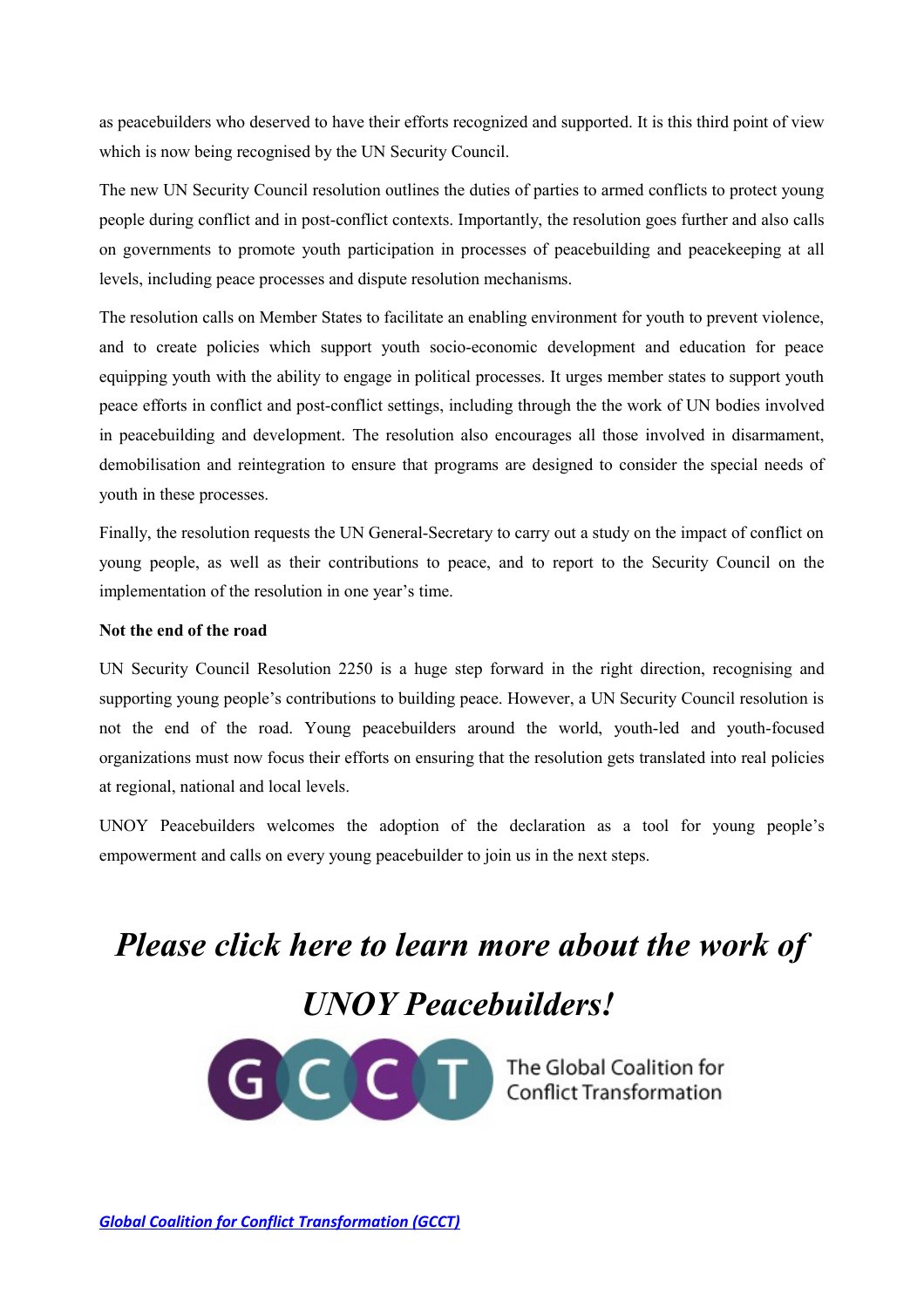### **A mine free world is possible**

*It is possible to fully implement the Anti-Personnel Mine Ban Convention, but it requires political will, commitment and sufficient resources, the [Danish Demining Group \(DDG\)](http://www.transconflict.com/gcct/gcct-members/africa/eastern-africa/kenya/danish-demining-group/) stated ahead of the High-level Panel on the Ottawa Convention held on March 2nd in Geneva.*

Ahead of the March 2nd Pledging Conference in Geneva, leading global personalities who can generate a debate on the most efficient way to achieve a mine-free world are attending a Highlevel Panel. The Danish Demining Group is represented as the only operator in the panel and the message is clear.

"Back in the 1990s people spoke about years and not decades, for a complete ban on antipersonnel mines. This was perhaps a bit over the top, but now we once again have the momentum, and we're aiming at addressing State Party obligations under the Convention by 2025, before another decade goes by. We are reaching the last stretch and what is now needed is a credible commitment and enough resources to be channeled towards demining –-then we can make it happen," says Tammy Hall, Head of the Danish Demining Group, who will be speaking at the panel – including, among others, former UN Secretary General, Mr. Kofi Annan, and the chair, Chile's Minister of Foreign Affairs, Mr. Heraldo Muñoz.

The optimism is returning and the need for momentum is clear. But, the possibility is not enough.

"We also need political will, a commitment to using best practice to prevent wasting resources; and of course sufficient available resources dedicated to the 2025 goal. This is why events such as this pledging conference that reinvigorate the momentum are an important step," says Tammy Hall.

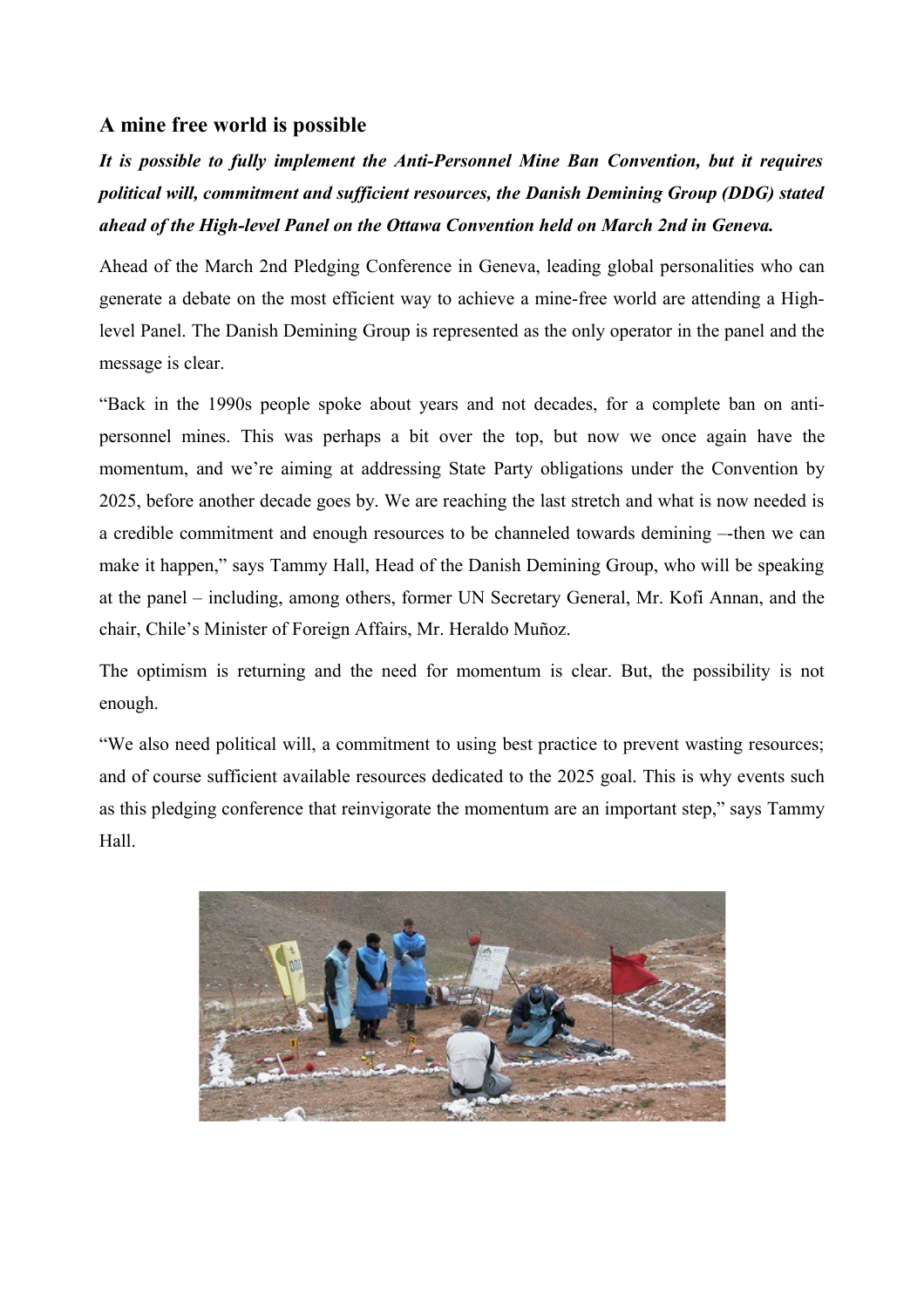The Danish Demining Group has extensive knowledge on demining from some of the most conflict affected and fragile environments around the world. It is this first-hand knowledge which makes the organization able to say that a mine-free world is possible, but not something that is easily reachable.

"If we for instance take the case of Afghanistan, which is one of the most mined countries in the world, it is possible to finish clearing the minefields that we know are there. The problem is that even though there are still some 524 square kilometers of minefields and 89 square kilometers of battlefield areas that need to be addressed, organizations like DDG have been forced to reduce their work force over the last three years due to reductions in funding. We have the political commitment, a trained work force and a scenario where areas cleared still have a considerable impact; but despite this, Afghanistan, and other major mine/ERW-affected countries may not be able to reach the 2025 deadline unless a more concerted effort is made for them to meet the target. With the right resources and commitment, meeting the deadline is possible, so let's make it years, not decades," says Tammy Hall.

Danish Demining Group (DDG) is the Humanitarian Mine Action Unit of the Danish Refugee Council (DRC). DDG operates in some of the most fragile and conflict-affected places in the world. DDG's focus is on those countries most affected by landmines and other explosive remnants of war, as well as armed violence and the widespread proliferation of small arms and light weapons.

*[Please click here to learn more about the](http://www.transconflict.com/gcct/gcct-members/africa/eastern-africa/kenya/danish-demining-group/)*

*[work of the Danish Demining Group!](http://www.transconflict.com/gcct/gcct-members/africa/eastern-africa/kenya/danish-demining-group/)*

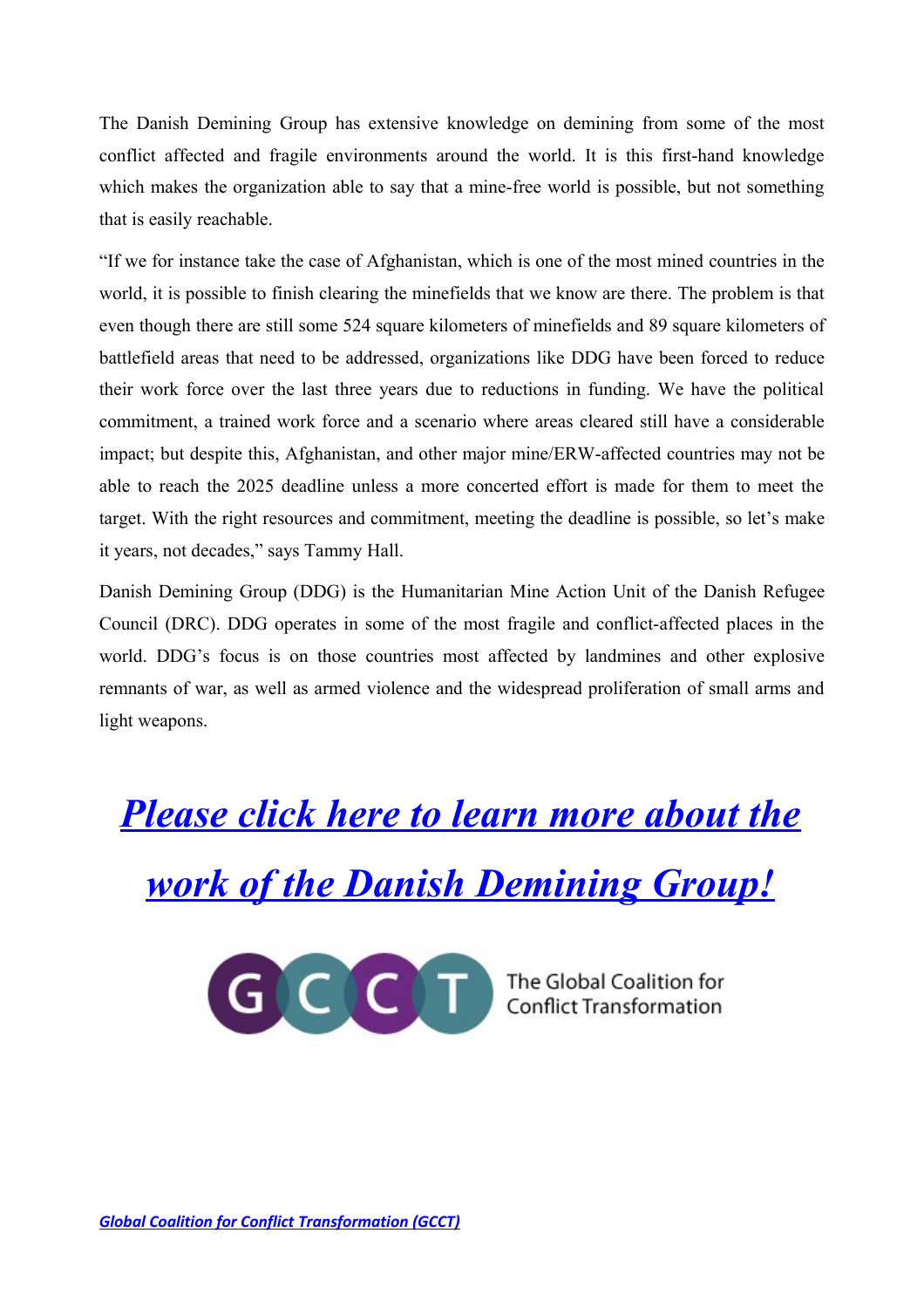### **Youth migration - a result of the Afghan government's failed peace policy**

*Failure to bring peace and security to Afghanistan was lead to mass youth migration. The National Unity Government must adopt a clear policy for reconciliation with armed oppositions in order to bring peace and stability in the country. It must respond to people's demands and problems in order to save this young generation and prevent them from leaving.*

The 2014 Afghan presidential elections were considered a hope for positive change and it was expected that the National Unity Government would adopt a clear and practical policy for reconciliation with anti-government elements to bring peace and security to Afghanistan. It has, however, failed. This failure resulted in increased insecurity, instability and growing crises due to which a large number of Afghans, especially young people, started fleeing in search of a better future.

The people of Afghanistan, including young educated people, left the country, either through special immigration visa programs or illegally. Illegal migration is not something that people can decide for fun or it's not just traveling from one country to another. But when there is no life and no hope for the future, people decide to change their future and the future of their children. They risk their life and spend a large amount of money leaving everything behind hoping that if they reach a secure country, they will be able to spend the rest of their life in peace. Many people have lost their life and their dear ones while illegally migrating, or have ended-up in difficult situations.



Afghanistan is a country of which 65% of its population is comprised of young people. This youthful population was the embodiment of hope, with the future of the country depending on these young women and men. There is a hope that this generation that rose after the fall of the Taliban regime and have received good education would contribute to re-establishing the country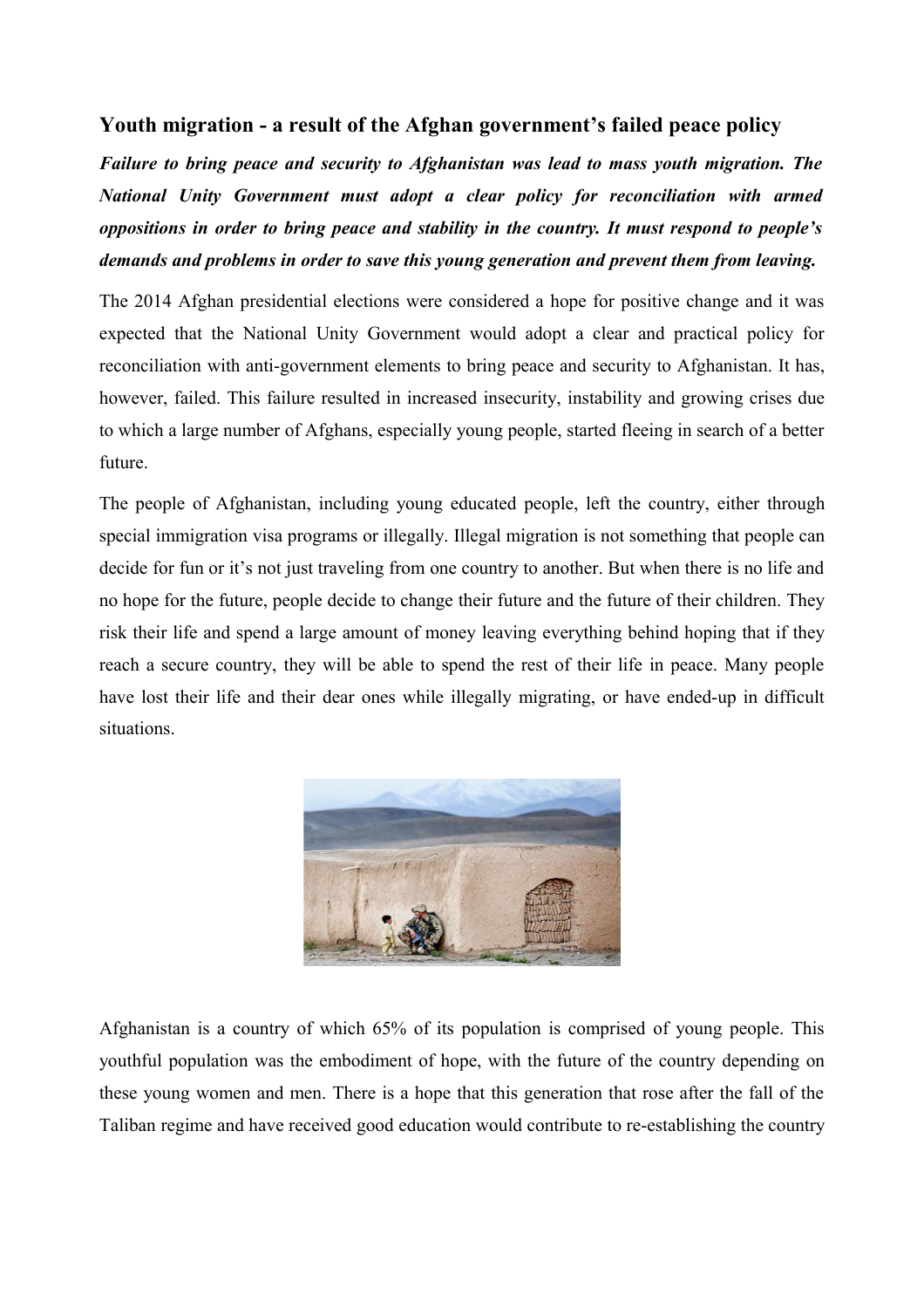and working for change. But the government failed to use the young people's power for a better country. It failed to bring them opportunities so that they realize their full potential.

However, it was expected that the government do something to prevent young women and men migrating from the country by adopting a clear strategy and policy to end conflict and instability. Unfortunately, the Afghan government was silent and motionless in this regard. But the National Union of Afghanistan Workers (NUAW) launched a campaign aimed at encouragingyouth not to leave the country. The week-long campaign - under the slogan "Stay in your country and force the government to answer" - comes after tens of thousands of Afghans fled the country in the hope of a better life in European countries through danger routes.

On the other hand, the government lists other reasons behind the migration, including organized crime, a dwindling economy, backbreaking poverty, unemployment, rampant corruption in government departments and nepotism and others. But these are again connected to an absence of peace and security, which limits the opportunities for the new generations.

Peace and security is a must for Afghanistan and the National Unity Government must adopt a clear policy for reconciliation with armed oppositions in order to bring peace and stability in the country. It must respond to people's demands and problems in order to save this young generation and prevent them from leaving the country.

*Maryam Safi, from Afghanistan, works for [Sanayee Development Organization \(SDO\)](http://www.transconflict.com/gcct/gcct-members/asia/afghanistan/sanayee-development-organization/), a member of the [Global Coalition for Conflict Transformation](http://www.transconflict.com/gcct/global-coalition-for-conflict-transformation/), as Program Manager for Peacebuilding and Conflict Resolution.* 

*[Please click here to learn more about the Sanayee](http://www.transconflict.com/gcct/gcct-members/asia/afghanistan/sanayee-development-organization/) [Development Organization \(SDO\)!](http://www.transconflict.com/gcct/gcct-members/asia/afghanistan/sanayee-development-organization/)*

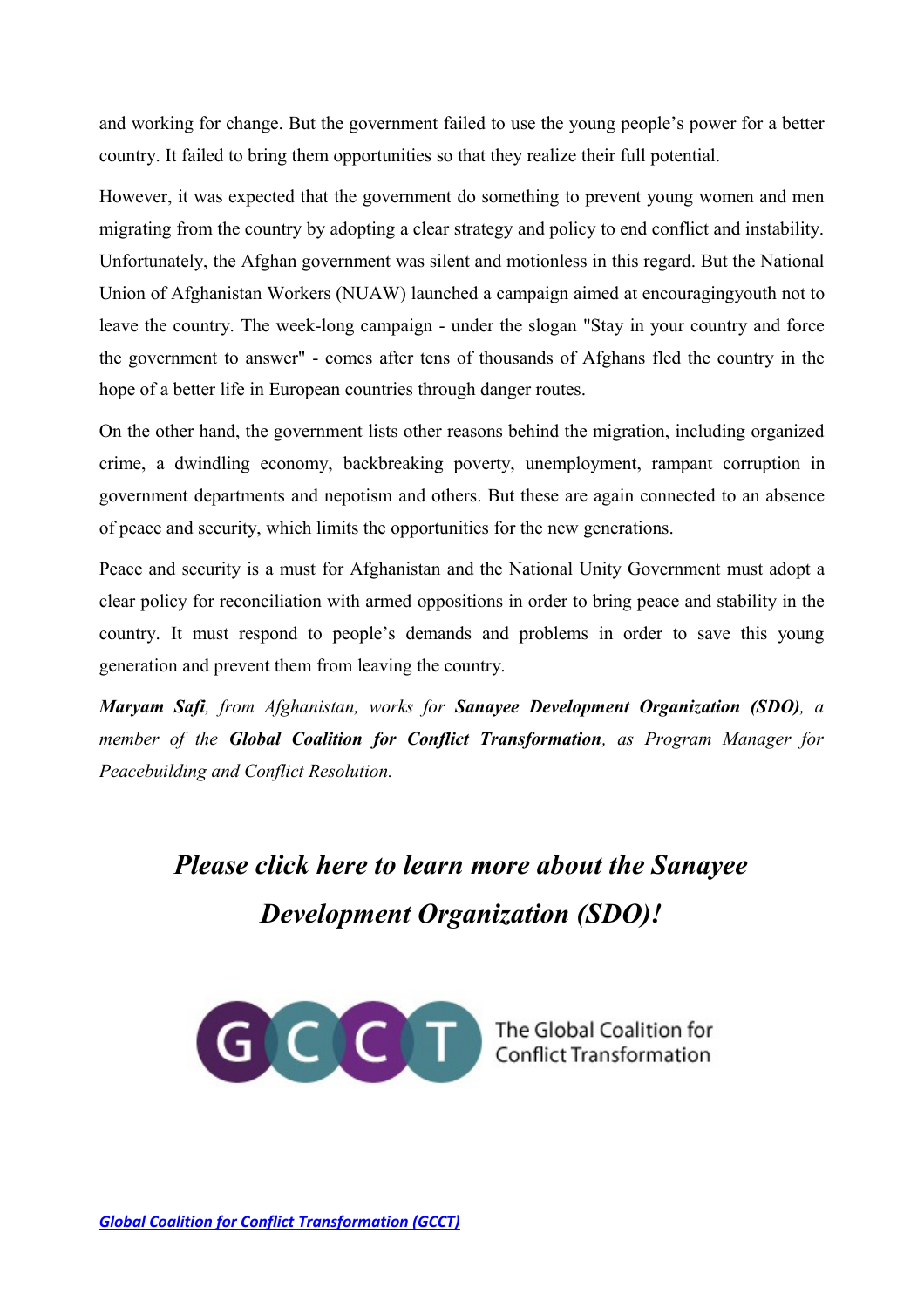# **An open letter to Donald Trump from Iraq**

*TransConflict is pleased to present an open letter by Sami Rasouli - founder of the [Muslim](http://www.transconflict.com/gcct/gcct-members/the-middle-east/iraq/muslim-peacemaker-teams/) [Peacemaker Teams,](http://www.transconflict.com/gcct/gcct-members/the-middle-east/iraq/muslim-peacemaker-teams/) a member of the [Global Coalition for Conflict Transformation](http://www.transconflict.com/gcct/global-coalition-for-conflict-transformation/) - outlining why Donald Trump should take time to visit Iraq.* 

Dear Mr. Trump,

Warm greetings from Iraq. Although I became an American citizen in 2001 and lived for 25 years in Minneapolis, Minn., I returned to my native Iraq in 2003 to work for peace after my adopted country attacked my birth country.

As both an American and an Iraqi, my family and I would like to invite you and your family to visit us in Iraq for as long as you would like. We, and other Iraqi families, would be delighted to have you here as honored guests at our homes.

These guest visits are part of the cultural exchange program for Muslim Peacemaker Teams. They have been ongoing between citizens of Najaf, Iraq, and of Minneapolis since the two officially became "sister cities" in July 2009. The purpose of your visit would be educational in nature-- focused on learning about Arab-Islamic culture, including opportunities to visit Iraq's major historical cities, such as Babylon, and its holy cities, such as Najaf, Karbala and Baghdad. You would learn about Hammurabi, who wrote the first code of law, and you would visit the countryside in the South, where an Iraqi woman invented the wheel 3,000 years ago.



Conversely, you would also witness how Iraq has been largely destroyed since 2003 by the ongoing U.S. military presence here. We could show you how ISIS is smuggling oil out of our country and tell you who is laundering it for the funds that support terrorism.

I'm not rich, Mr. Trump, but my family and I are renting a house in Najaf, the holy Shia city where I was born. Our home is small, cozy and full of love. You would stay with us and share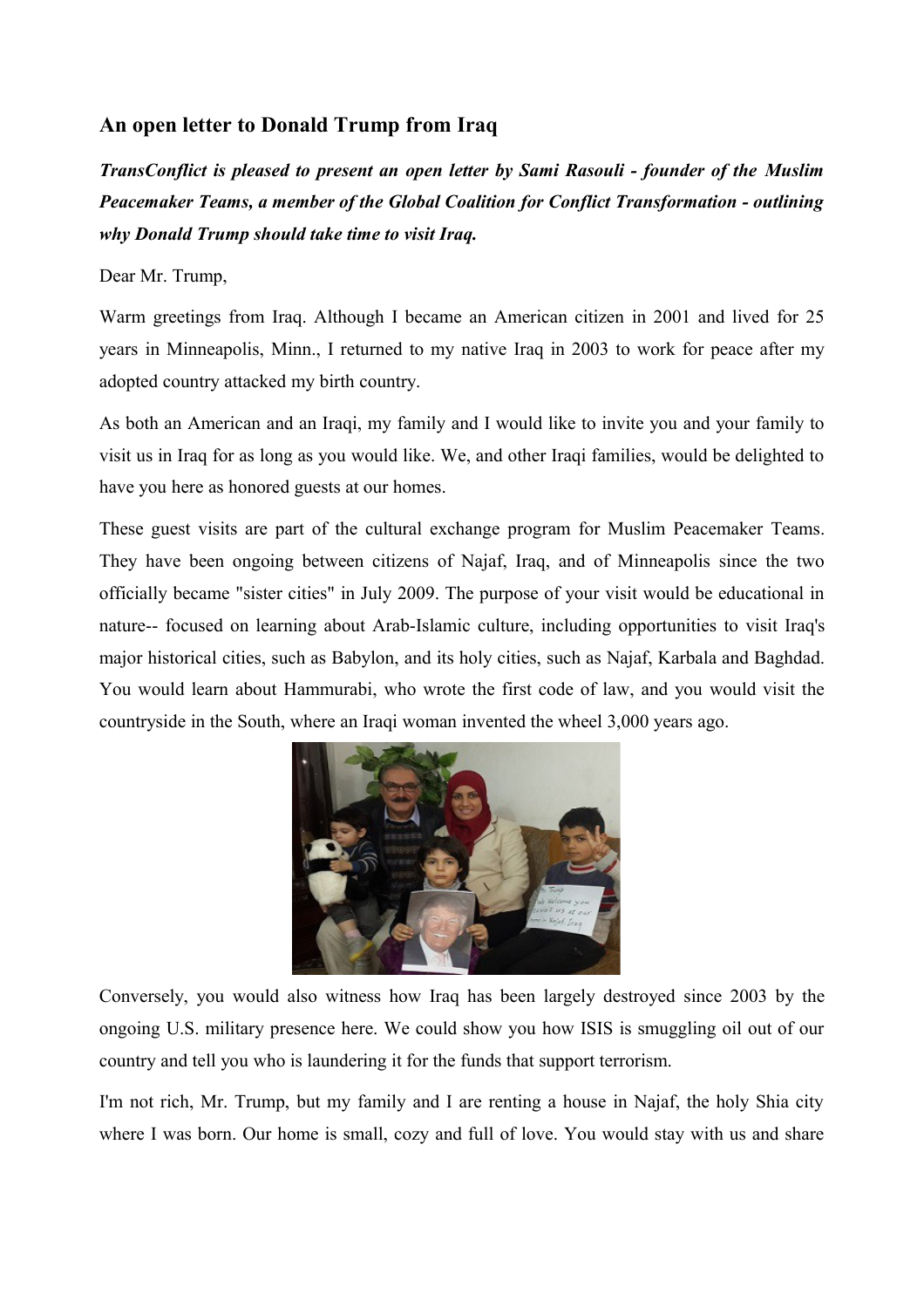what we have. In addition, there are other Iraqi families who would love the opportunity to host you and treat you as family.

In Najaf I assure you that you would find that we (a so-called infidel visiting terrorists) are all brothers and sisters sharing the same bread and the same universe. You would learn how our peoples, including the Jewish, share the Old Testament as the foundation of our respective religions. We have far more values in common than we have differences. We are all "people of the Book." We could even take you to Ur, where Abraham was born, to Jonas' tomb near Mosul, to Daniel's tomb near Babylon, and to the monastery founded by Saint Matthew.

Such a visit from you would counter the negative stereotypes about Muslims and help to discredit those in the United States who promote Islamophobia. We fear most what we do not understand, and the visit we offer would deepen your insights and perceptions about the part of the world we all call home.

In return, should you accept our offer to visit Najaf, my family and I would gladly visit you in New York or Vegas. We would even spend money and have fun-- despite the fact that our faith as Muslims bans us from entering the "Sin City." But, for you, we would break the rules. All you need is to purchase your plane ticket, and we will gladly cover the cost of everything else.

I know you're busy with the presidential campaign, so, if you understandably can't make it at the present time, our offer remains open for you to visit us at any time you choose.

But no matter when you would visit, Mr. Trump, I guarantee you this: You would fall in love with Arab-Islamic culture. Aside from superficial cultural differences, our peoples and their desires are very similar. You would feel at home among us.

As a politician and businessman you know that the resolution of conflict begins and ends with educated and open minds sharing meaningful, productive discussion. Our offer to you is an opportunity to resolve global conflict. Please give it thoughtful consideration.

Happy new year,

Sami Rasouli

# *[Please click here to learn more about the Muslim](http://www.transconflict.com/gcct/gcct-members/the-middle-east/iraq/muslim-peacemaker-teams/) [Peacemaker Teams!](http://www.transconflict.com/gcct/gcct-members/the-middle-east/iraq/muslim-peacemaker-teams/)*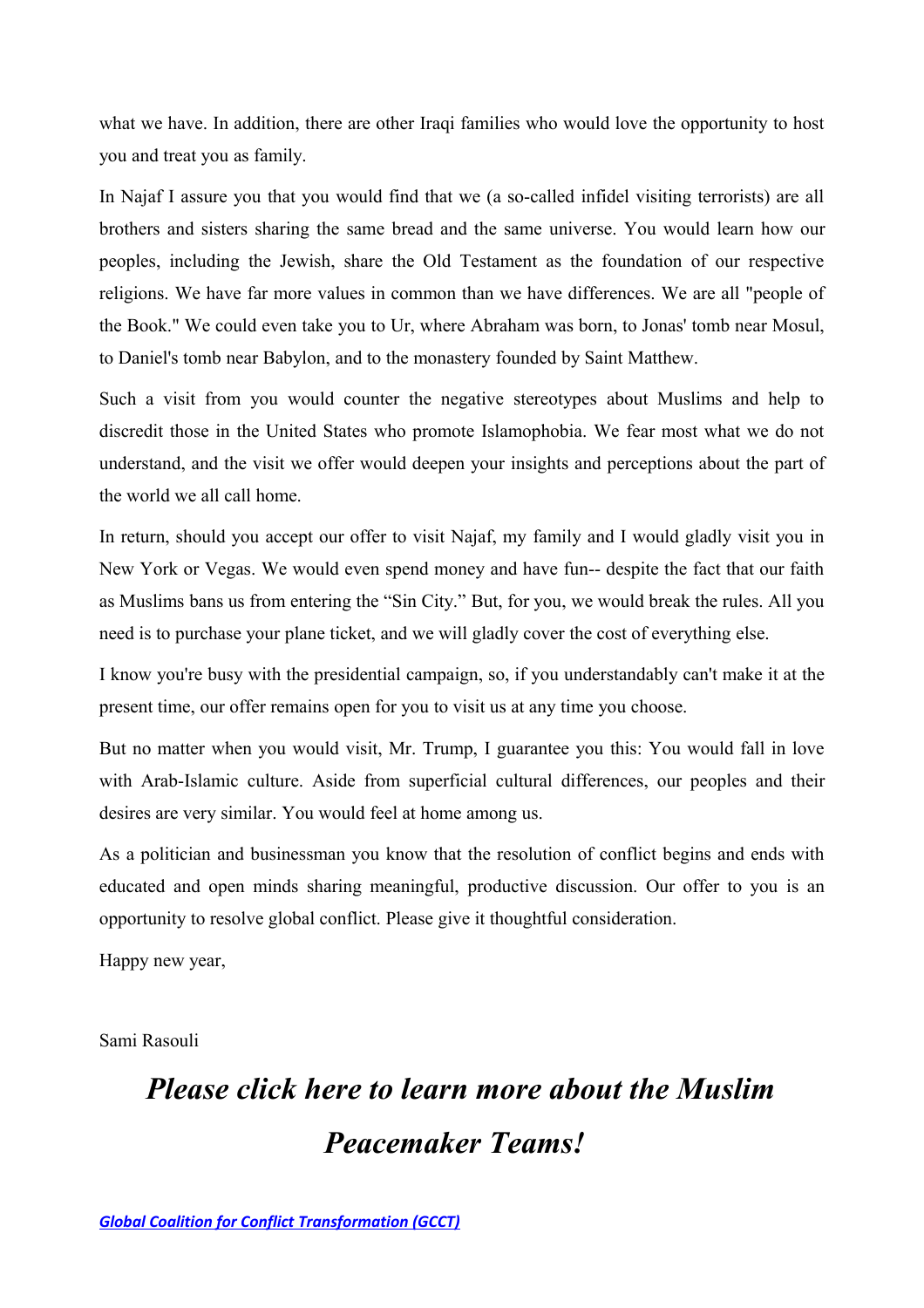# **Peace Dialogue's request to partially annul Ministry of Defence executive order rejected by Administrative Court**

*The Administrative Court of Armenia rejected [Peace Dialogue](http://www.transconflict.com/gcct/gcct-members/europe/the-caucasus/armenia/peace-dialogue/) NGO's complaint challenging the legitimacy of the classification of secret information, which includes information regarding fatalities in the Republic of Armenia Armed Forces from 1994-2014.*

The Administrative Court of Armenia rejected **[Peace Dialogue](http://www.transconflict.com/gcct/gcct-members/europe/the-caucasus/armenia/peace-dialogue/)** NGO's complaint challenging the legitimacy of the classification of secret information, which includes information regarding fatalities in the Republic of Armenia Armed Forces from 1994-2014.

In a court hearing on March 11, 2016 the Administrative Court of Armenia rejected Peace Dialogue NGO's complaint challenging the legitimacy of the classification of secret information mentioned in Section 17, Point 42 and 43 in the list provided by Executive Order N9 of the Ministry of Defense, dated July 9, 2015, and to partially annul the executive order. The order calls for the classification of information mentioned in the extended list provided by Executive Order N9, which involves official information regarding the fatalities in the Republic of Armenia Armed Forces from 1994-2014. This includes the full names of the deceased soldiers, the location of the incident, the date, unit number, unit commander's full name and title, the cause of death and all other unrestricted information.

According to Peace Dialogue, the classification of this information severely restricts the abilities of the public to exercise oversight over the activities of the Republic of Armenia's Ministry of Defense, and clearly separates the Ministry of Defense from the policy of transparency of state bodies adopted by Armenia.



The details of the complaint charged that the information mentioned is not included in the list of the encrypted information provided by the Republic of Armenia Law on State and Official Secrets, that it does not fit into the formulations prescribed by the law and does not ensure the implementation of the provisions of the law. That the encryption of the information mentioned does not aim at preventing possible arbitrariness of the law and does not guarantee the rights of the persons or the groups of people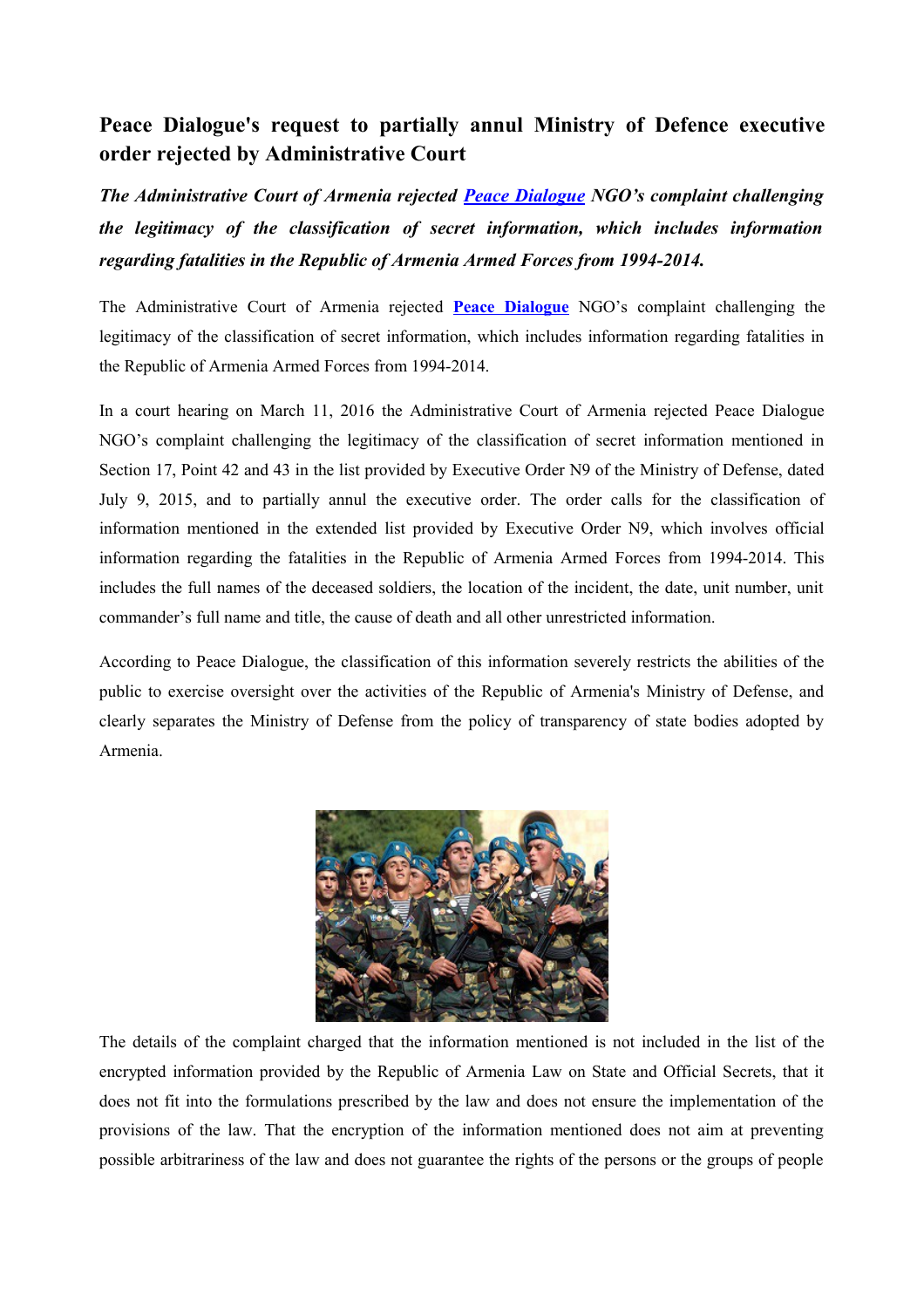as it is provided by the Republic of Armenia Law on Fundamentals of Administrative Action and Administrative Proceedings.

Furthermore, that it impedes the interests of national security, public order, crime prevention, public health and morality, constitutional rights and freedoms, and the protection of honor and reputation of others since, according the Armenian Constitution, the fundamental rights and freedoms of the citizens can be restricted only by the mentioned reasons and that it contradicts the Armenian Constitution, the Republic of Armenia Law and the principles of international agreements ratified by Armenia.

The court stated that, "assessment of the emergency incidents and the accidents in the armed forces and the short descriptions revealing the causes of these incidents, as well as the information disclosing the official investigation materials prepared based on the illegalities that were the result of such incidents are not included in the restrictions of the listing of information as state and official secrets specified in Article 10 of the RA Law on 'State and Official secrets'." However, taking into consideration the (military) nature of the information mentioned in Point 42 and 43 that the executive order refers to and the nature of this information, the Court found that in the present military and political situation this information may include details, the disclosure of which, may present threats to the security of the Republic of Armenia. The decision of the Administrative Court can be appealed to the RA Court of Appeal within one month after its publication.

Peace Dialogue NGO strongly disagrees with the Court ruling as it is not clear how Armenia's safety can be jeopardized and intends to appeal the verdict. According to lawyer for the case, Mushegh Shushanyan, by issuing the executive order N9 dated July 9, 2015, as well as the provisions that were challenged in the complaint, the RA Ministry of Defense; 1) exceeded its powers, particularly by including in the mentioned extended list the information that is not listed in the exhaustive list of state and official secrets provided by Article 9 of the RA Law on State and Official Secret and, thus, 2) the Minister usurped the legislative power, since by including in the extended list the information that is not provided by the exhaustive list of state and official secrets he provided a basis for a restriction of a fundamental right guaranteed by the Constitution (this may be prescribed only by law).

After examining the verdict of the Administrative Court lawyer Mushegh Shoushanyan concludes that such a Court is a threat to the security of the Republic of Armenia itself.

*Edgar Khachatryan is the director of [Peace Dialogue](http://www.transconflict.com/gcct/gcct-members/europe/the-caucasus/armenia/peace-dialogue/), a member of the [Global Coalition for Conflict](http://www.transconflict.com/gcct/global-coalition-for-conflict-transformation/) [Transformation](http://www.transconflict.com/gcct/global-coalition-for-conflict-transformation/). He specializes in international peacebuilding trainings, consultancy and expertise in gender and peace processes, violence prevention, and post-war stabilization and recovery.*

# *[Please click here to learn more about Peace Dialogue](http://www.transconflict.com/gcct/gcct-members/europe/the-caucasus/armenia/peace-dialogue/) [from Armenia!](http://www.transconflict.com/gcct/gcct-members/europe/the-caucasus/armenia/peace-dialogue/)*

*[Global Coalition for Conflict Transformation \(GCCT\)](http://www.transconflict.com/gcct/global-coalition-for-conflict-transformation/)*